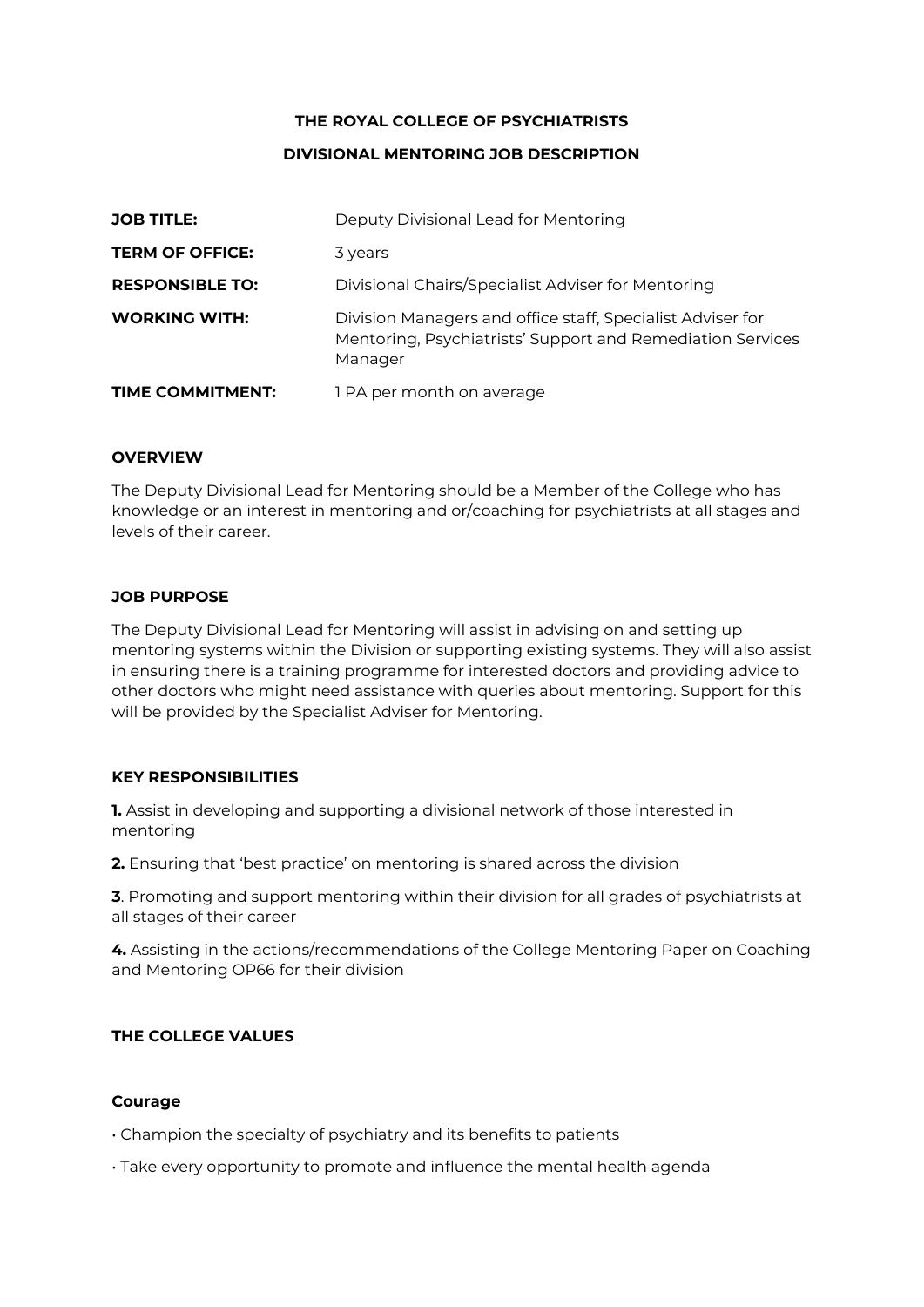- Take pride in our organisation and demonstrate self‐belief
- Promote parity of esteem

• Uphold the dignity of those affected by mental illness, intellectual disabilities and developmental disorders.

### **Innovation**

- Embrace innovation and improve ways to deliver services
- Challenge ourselves and be open to new ideas
- Seek out and lead on new, evidence‐based, ways of working
- Have the confidence to take considered risks

• Embrace the methodology of Quality Improvement to improve mental health services and the work of the College.

#### **Respect**

- Promote diversity and challenge inequalities
- Behave respectfully and with courtesy towards everyone
- Challenge bullying and inappropriate behaviour
- Value everyone's input and ideas equally
- Consider how own behaviour might affect others
- Respect the environment and promote sustainability.

#### **Collaboration**

• Work together as One College – incorporating all members, employees, patients and carers

- Work professionally and constructively with partner organisations
- Consult all relevant audiences to achieve effective outcomes for the College
- Work together with patients and carers as equal partners
- Be transparent, wherever possible and appropriate.

#### **Learning**

- Learn from all experiences
- Share our learning and empower others to do the same
- Value and encourage personal feedback
- Use feedback to make continuous improvements
- Create an enabling environment where everyone is listened to, regardless of seniority
- Positively embrace new ways of working.

#### **Excellence**

• Deliver outstanding service to members, patients, carers and other stakeholders